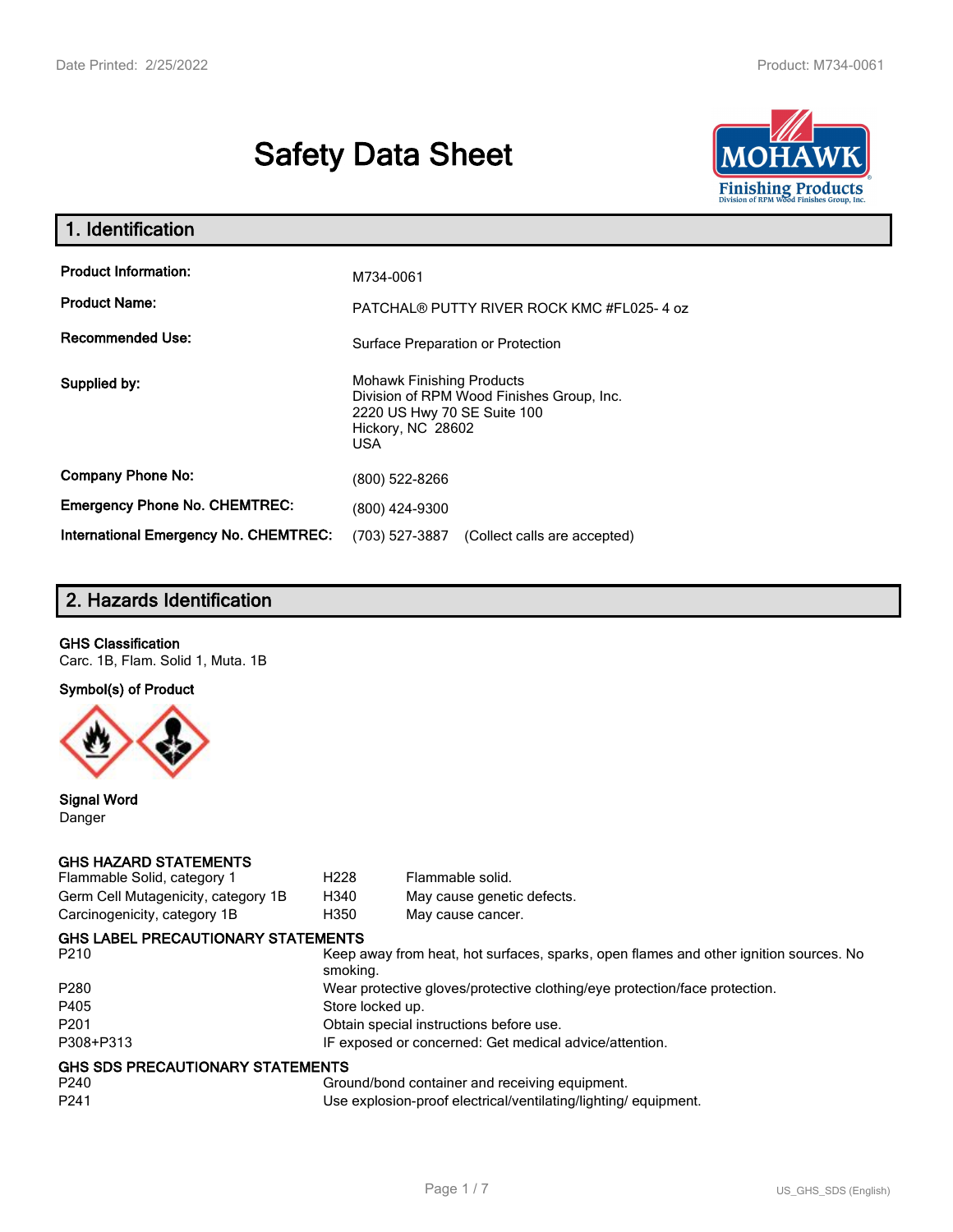# **3. Composition/Information on ingredients**

| <b>Chemical Name</b>         | CAS-No.    | Wt. %      | <b>GHS Symbols</b> | <b>GHS Statements</b> |
|------------------------------|------------|------------|--------------------|-----------------------|
| crystalline silica           | 14808-60-7 | 25-40      | No Information     | No Information        |
| petroleum distillate         | 64742-48-9 | 25-40      | GHS08              | H304-340-350          |
| titanium dioxide             | 13463-67-7 | $2.5 - 10$ | GHS08              | H351                  |
| modified complex hydrocarbon | 64742-60-5 | $2.5 - 10$ | GHS07              | H332                  |
| mixed glycercides            | 68308-54-3 | $2.5 - 10$ | No Information     | No Information        |
| polyethylene wax             | 8002-74-2  | $2.5 - 10$ | GHS07              | H332                  |

The exact percentage (concentration) of ingredients is being withheld as a trade secret.

The text for GHS Hazard Statements shown above (if any) is given in the "Other information" Section.

# **4. First-aid Measures**



FIRST AID - EYE CONTACT: IF IN EYES: Rinse cautiously with water for several minutes. Remove contact lenses, if present and easy to do. Continue rinsing. If eye irritation persists: Get medical advice/attention.

FIRST AID - SKIN CONTACT: IF ON SKIN: Gently wash with plenty of Soap and Water. If skin irritation occurs: Get medical advice/ attention.

FIRST AID - INGESTION: IF SWALLOWED: rinse mouth. Do NOT induce vomiting. IF exposed or if you feel unwell: Call a POISON CENTER or doctor/physician.

FIRST AID - INHALATION: IF INHALED: If breathing is difficult, remove victim to fresh air and keep at rest in a position comfortable for breathing. IF exposed or if you feel unwell: Call a POISON CENTER or doctor/physician.

# **5. Fire-fighting Measures**

**SPECIAL FIREFIGHTING PROCEDURES:** Evacuate all persons from the fire area to a safe location. Move non-burning material, as feasible, to a safe location as soon as possible. Fire fighters should be protected from potential explosion hazards while extinguishing the fire. Wear self-contained breathing apparatus (SCBA) and full fire-fighting protective clothing. Thoroughly decontaminate all protective equipment after use. Containers of this material may build up pressure if exposed to heat (fire). Use water spray to cool fire-exposed containers. Use water spray to disperse vapors if a spill or leak has not ignited. This precaution will help prevent the accumulation of an explosive vapor-air mixture after the initial fire is extinguished.

**FIREFIGHTING EQUIPMENT:** This is a NFPA/OSHA flammable solid. Follow NFPA 400, Chapters 5 and 13 for fire protection and fire suppression. Use a dry chemical, carbon dioxide, or similar ABC fire extinguisher for incipient fires. Water may be used to cool and prevent rupture of containers that are exposed to heat from fire.

# **6. Accidental Release Measures**

#### **ENVIRONMENTAL MEASURES:** No Information

**STEPS TO BE TAKEN IN CASE MATERIAL IS RELEASED OR SPILLED:** Follow personal protective equipment recommendations found in Section VIII. Personal protective equipment needs must be evaluated based on information provided on this sheet and the special circumstances created by the spill including; the material spilled, the quantity of the spill, the area in which the spill occurred, and the training and the expertise of employees in the area responding to the spill. Never exceed any occupational exposure limits. Shut off ignition sources; including electrical equipment and flames. Do not allow smoking in the area. Do not allow the spilled product to enter public drainage system or open waterways.

### **7. Handling and Storage**



**HANDLING:** Avoid inhalation and contact with eyes, skin, and clothing. Wash hands thoroughly after handling and before eating or drinking. In keeping with safe handling practices, avoid ignition sources (smoking, flames, pilot lights, electrical sparks); ground and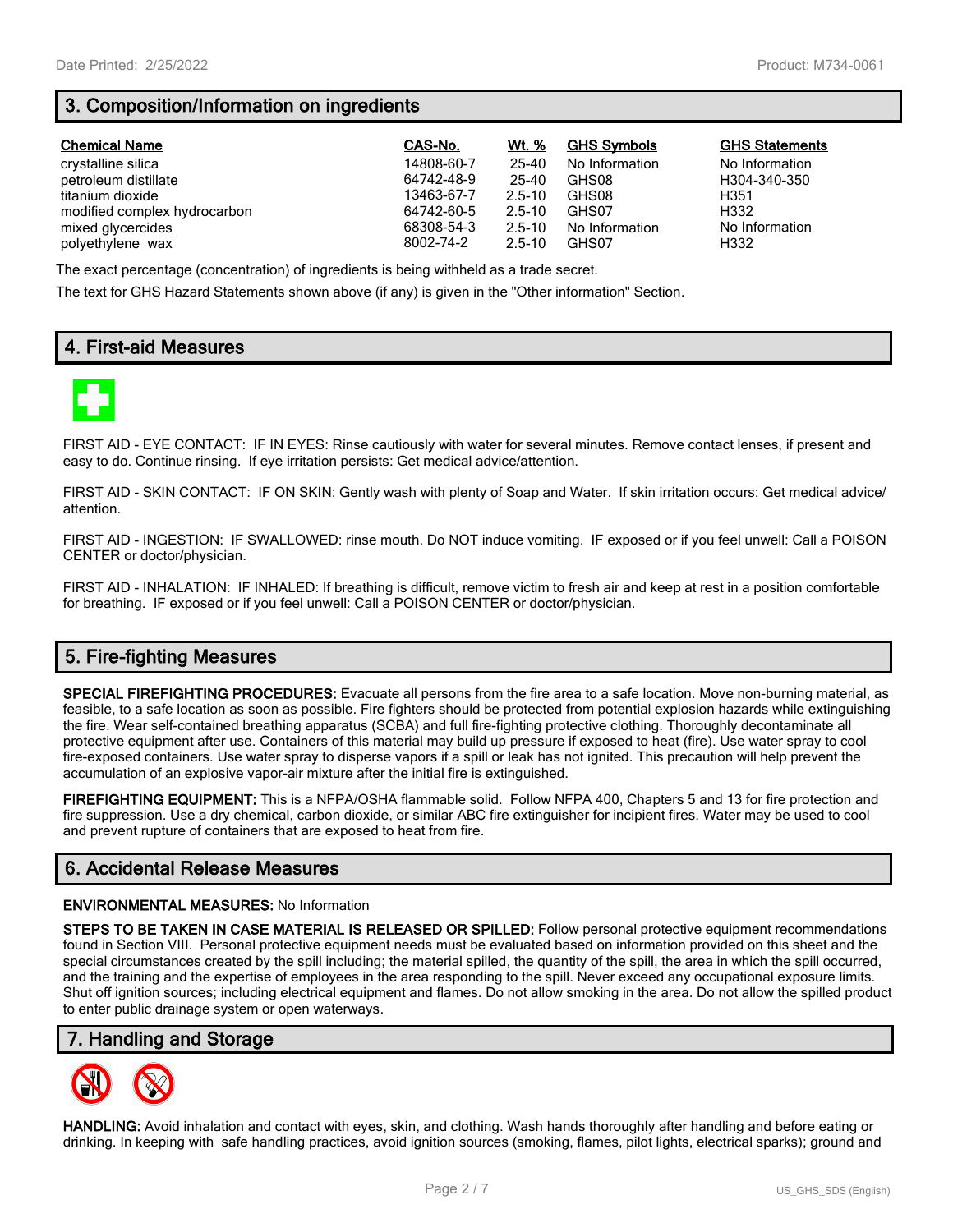bond containers when transferring the material to prevent static electricity sparks that could ignite vapor and use spark proof tools and explosion proof equipment. Empty containers may retain product residue or vapor. Do not pressurize, cut, weld, braze, solder, drill, grind, or expose container to heat, flame, sparks, static electricity, or other sources of ignition. Any of these actions can potentially cause an explosion that may lead to injury.

**STORAGE:** Keep containers closed when not in use. Store in cool well ventilated space away from incompatible materials.

#### **8. Exposure Controls/Personal Protection**

| Ingredients with Occupational Exposure Limits |                      |                       |                     |                         |  |
|-----------------------------------------------|----------------------|-----------------------|---------------------|-------------------------|--|
| <b>Chemical Name</b>                          | <b>ACGIH TLV-TWA</b> | <b>ACGIH-TLV STEL</b> | <b>OSHA PEL-TWA</b> | <b>OSHA PEL-CEILING</b> |  |
| crystalline silica                            | $0.025$ mg/m3        | N.D.                  | $50 \mu q/m3$       | N.D.                    |  |
| petroleum distillate                          | N.D.                 | N.D.                  | N.D.                | N.D.                    |  |
| titanium dioxide                              | $10 \text{ mg/m}$    | N.D.                  | $15 \text{ mg/m}$   | N.D.                    |  |
| modified complex hydrocarbon                  | N.D.                 | N.D.                  | N.D.                | N.D.                    |  |
| mixed glycercides                             | N.D.                 | N.D.                  | N.D.                | N.D.                    |  |
| polyethylene wax                              | $2 \text{ mg/m}$     | N.D.                  | N.D.                | N.D.                    |  |

**Further Advice: MEL = Maximum Exposure Limit OES = Occupational Exposure Standard SUP = Supplier's Recommendation Sk = Skin Sensitizer N.E. = Not Established N.D. = Not Determined**

#### **Personal Protection**



**RESPIRATORY PROTECTION:** In case of insufficient ventilation wear suitable respiratory equipment.

**SKIN PROTECTION:** Wear chemical resistant footwear and clothing such as gloves, an apron or a whole body suit as appropriate.



**EYE PROTECTION:** Safety glasses



**OTHER PROTECTIVE EQUIPMENT:** No Information



**HYGIENIC PRACTICES:** It is good practice to avoid contact with the product and/or its vapors, mists or dust by using appropriate protective measures. Wash thoroughly after handling and before eating or drinking.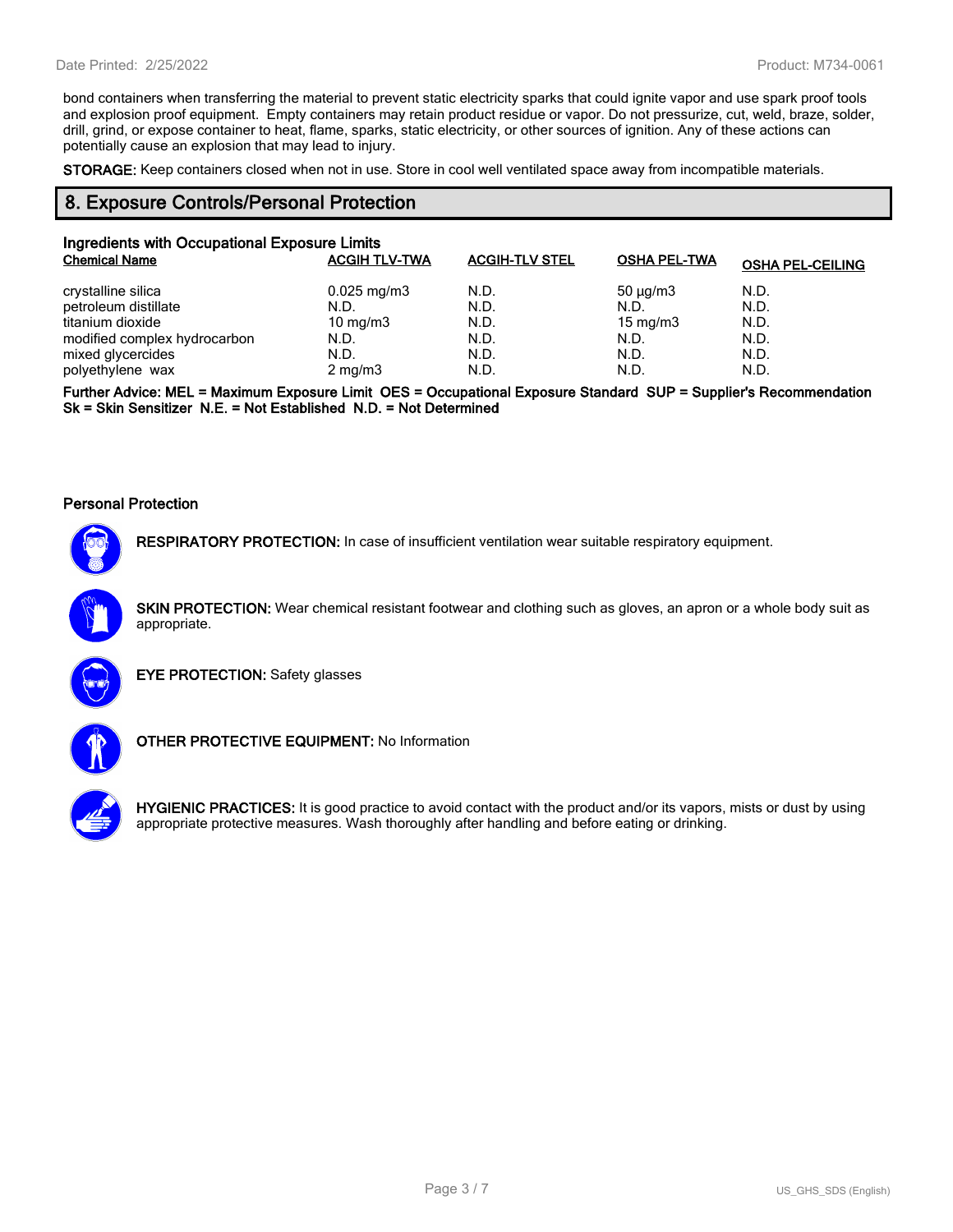**N.I. = No Information**

# **9. Physical and Chemical Properties**

| Appearance:                    | Solid                      | <b>Physical State:</b>                      | <b>SOLID</b>    |
|--------------------------------|----------------------------|---------------------------------------------|-----------------|
| Odor:                          | Oily Hydrocarbon           | <b>Odor Threshold:</b>                      | Not determined  |
| Density, g/cm3:                | 1.329                      | pH:                                         | Not determined  |
| Freeze Point, °F:              | Not determined             | Viscosity:                                  | Not determined  |
| <b>Solubility in Water:</b>    | Not determined             | Partition Coefficient, n-octanol/<br>water: | Not determined  |
| Decomposition temperature, °F: | Not determined             | <b>Explosive Limits, %:</b>                 | Not determined  |
| Boiling Range, °F:             | Not determined             | Flash Point, °F:                            | 419 $\degree$ F |
| Combustibility:                | <b>Supports Combustion</b> | Auto-Ignition Temperature, °F:              | Not determined  |
| <b>Evaporation Rate:</b>       | Slower than Diethyl Ether  | Vapor Pressure, mmHq:                       | Not determined  |
| <b>Vapor Density:</b>          | Not determined             |                                             |                 |

# **10. Stability and reactivity**

**STABILITY:** Stable under normal conditions.

**CONDITIONS TO AVOID:** Heat, flames and sparks.

**INCOMPATIBILITY:** Acids, Bases, Oxidizing agents

**HAZARDOUS DECOMPOSITION PRODUCTS:** Not determined.

# **11. Toxicological information**

**Practical Experiences**

**EMERGENCY OVERVIEW:** No Information

**EFFECT OF OVEREXPOSURE - EYE CONTACT:** No Information

**EFFECT OF OVEREXPOSURE - INGESTION:** No Information

**EFFECT OF OVEREXPOSURE - INHALATION:** No Information

**EFFECT OF OVEREXPOSURE - SKIN CONTACT:** No Information

**CARCINOGENICITY:** May cause cancer.

This product contains Titanium Dioxide, which is listed by IARC as possibly carcinogenic to humans (Group 2B). This listing is based on inadequate evidence of carcinogenicity in humans and sufficient evidence in experimental animals. This classification is relevant when exposed to titanium dioxide in dust or powder form only, including cured product that is subject to sanding, grinding, cutting, or other surface preparation activities.

#### **PRIMARY ROUTE(S) OF ENTRY:**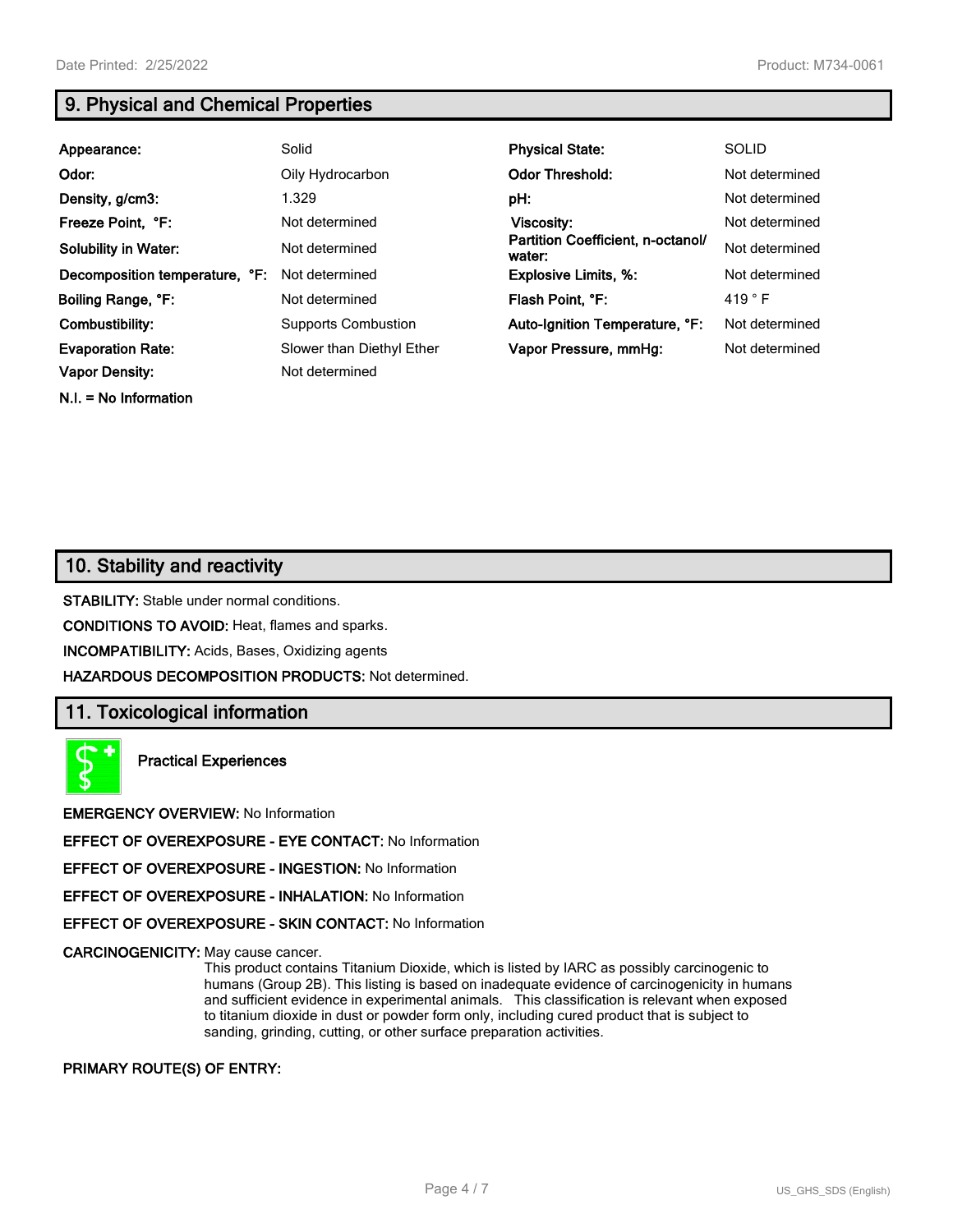#### **Acute Toxicity Values The acute effects of this product have not been tested. Data on individual components are tabulated below**

| CAS-No.<br>14808-60-7<br>64742-48-9<br>13463-67-7<br>64742-60-5<br>68308-54-3 | <b>Chemical Name</b><br>crystalline silica<br>petroleum distillate<br>titanium dioxide<br>modified complex hydrocarbon<br>mixed glycercides | Oral LD50<br>>5000 mg/kg<br>>5000 mg/kg Rat<br>>10000 mg/kg Rat<br>>5000 mg/kg Rat<br>>5001 | Dermal LD50<br>>5000 mg/kg<br>>3160 mg/kg Rabbit<br>>10000 mg/kg Rabbit >20 mg/l<br>>3600 mg/kg Rabbit<br>>5001 | Vapor LC50<br>>20 mg/l Rat<br>>20 mg/L Rat<br>>20<br>>20.1 |
|-------------------------------------------------------------------------------|---------------------------------------------------------------------------------------------------------------------------------------------|---------------------------------------------------------------------------------------------|-----------------------------------------------------------------------------------------------------------------|------------------------------------------------------------|
| 8002-74-2                                                                     | polyethylene wax                                                                                                                            | >3750 mg/kg Rat                                                                             | >3600 mg/kg Rabbit                                                                                              | $>14$ ma/l                                                 |

#### **N.I. = No Information**

# **12. Ecological information**

**ECOLOGICAL INFORMATION:** Ecological evaluation of this material has not been performed; however, do not allow the product to be released to the environment without governmental approval/permits.

# **13. Disposal Information**



**Product**

**DISPOSAL METHOD:** Waste from this material may be a listed and/or characteristic hazardous waste. Dispose of material, contaminated absorbent, container and unused contents in accordance with local, state, and federal regulations.

**STEPS TO BE TAKEN IN CASE MATERIAL IS RELEASED OR SPILLED:** Follow personal protective equipment recommendations found in Section VIII. Personal protective equipment needs must be evaluated based on information provided on this sheet and the special circumstances created by the spill including; the material spilled, the quantity of the spill, the area in which the spill occurred, and the training and the expertise of employees in the area responding to the spill. Never exceed any occupational exposure limits. Shut off ignition sources; including electrical equipment and flames. Do not allow smoking in the area. Do not allow the spilled product to enter public drainage system or open waterways.

# **14. Transport Information**

**SPECIAL TRANSPORT PRECAUTIONS:** No Information

**DOT:** NOT RESTRICTED

**IATA:** NOT RESTRICTED

**IMDG:** NOT RESTRICTED

# **15. Regulatory Information**

### **U.S. Federal Regulations:**

#### **CERCLA - SARA Hazard Category**

This product has been reviewed according to the EPA 'Hazard Categories' promulgated under Sections 311 and 312 of the Superfund Amendment and Reauthorization Act of 1986 (SARA Title III) and is considered, under applicable definitions, to meet the following categories:

Fire Hazard, Chronic Health Hazard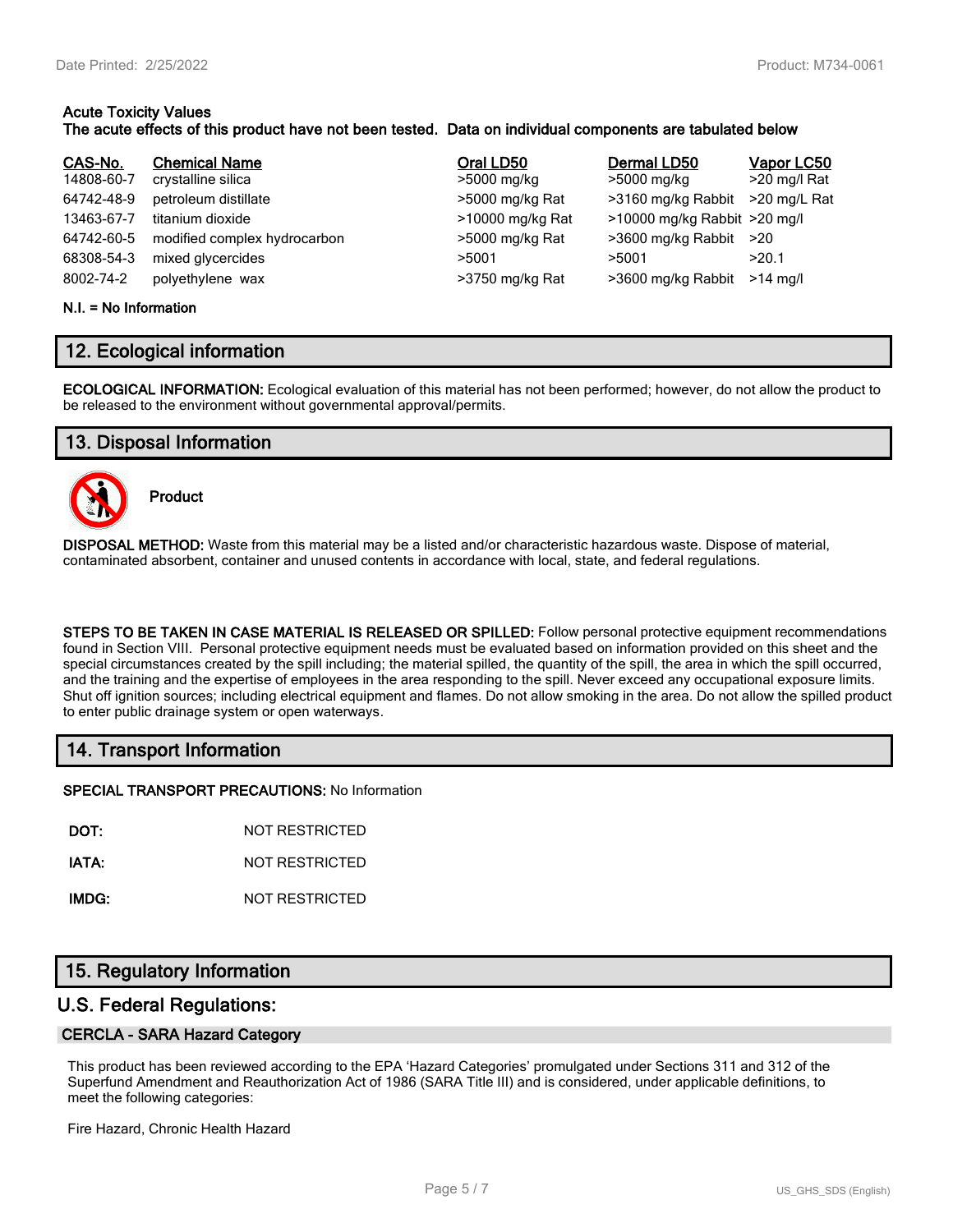#### **SARA SECTION 313**

This product contains the following substances subject to the reporting requirements of Section 313 of Title III of the Superfund Amendment and Reauthorization Act of 1986 and 40 CFR part 372:

No Sara 313 components exist in this product.

#### **TOXIC SUBSTANCES CONTROL ACT**

This product contains the following chemical substances subject to the reporting requirements of TSCA 12(B) if exported from the United States:

#### **Chemical Name CAS-No.**

zinc 7440-66-6 lead 7439-92-1

# **U.S. State Regulations:**

#### **CALIFORNIA PROPOSITION 65**

WARNING: Cancer and Reproductive Harm - www.P65Warnings.ca.gov.

Crystalline Silica, Cancer, 39.8907% Cadmium, Reproductive Harm, 0%

# **16. Other Information**

| <b>Revision Date:</b>  | 2/25/2022                                               | <b>Supersedes Date:</b>                                                                                                                                                                                                                                                                                                   | 7/22/2021 |
|------------------------|---------------------------------------------------------|---------------------------------------------------------------------------------------------------------------------------------------------------------------------------------------------------------------------------------------------------------------------------------------------------------------------------|-----------|
| Reason for revision:   | 16 - Other Information<br>Revision Statement(s) Changed | <b>Product Composition Changed</b><br>Substance Hazard Threshold % Changed<br>Substance and/or Product Properties Changed in Section(s):<br>01 - Product Information<br>02 - Hazards Identification<br>03 - Composition/Information on Ingredients<br>09 - Physical & Chemical Information<br>15 - Regulatory Information |           |
| Datasheet produced by: | <b>Regulatory Department</b>                            |                                                                                                                                                                                                                                                                                                                           |           |
| <b>HMIS Ratings:</b>   |                                                         |                                                                                                                                                                                                                                                                                                                           |           |

| пt<br>--- | - |  |  | .<br>ою<br>чиог.<br>1 I C |  |
|-----------|---|--|--|---------------------------|--|
|           |   |  |  |                           |  |

#### **Volatile Organic Compounds, gr/ltr:** 393

#### **Text for GHS Hazard Statements shown in Section 3 describing each ingredient:**

| H304 | May be fatal if swallowed and enters airways.                   |
|------|-----------------------------------------------------------------|
| H332 | Harmful if inhaled.                                             |
| H340 | May cause genetic defects.                                      |
| H350 | May cause cancer.                                               |
| H351 | Suspected of causing cancer.                                    |
|      | cons for GHS Pictograms shown in Section 3 describing each ingr |

# ams snown in Section 3 describing each ingredient<mark>:</mark>

**GHS07**